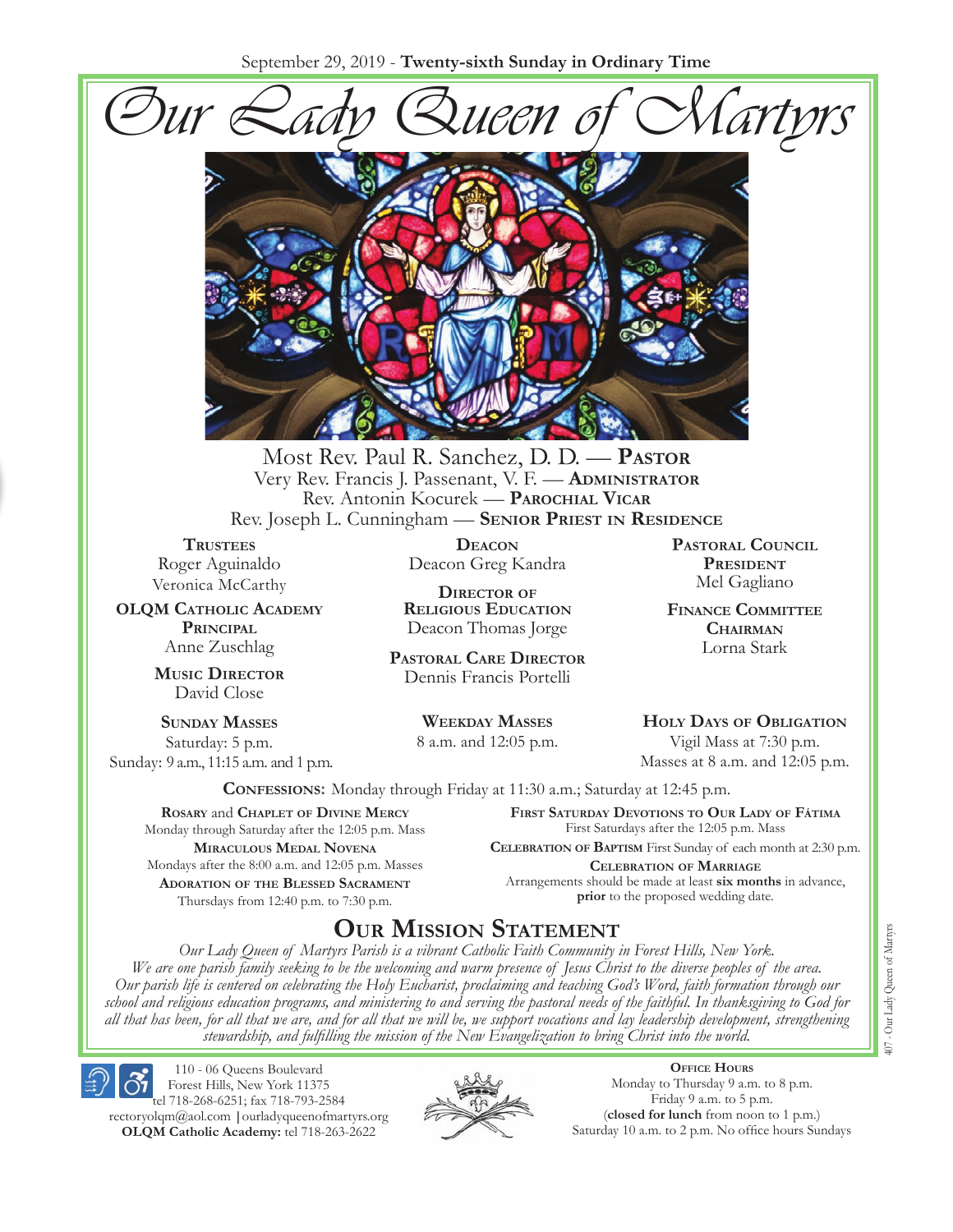## **Masses for the Week**

*Saturday, September 28*  **Saint Wenceslaus Saint Lorenzo Ruiz and Companions 8 a.m.** Miguelangel Carrion **12:05 p.m***.* Jorge Bonilla 5 p.m. Josefina Galicia

*Sunday, September 29*  **9 a.m. Family Mass celebrated for the parishioners of Our Lady Queen of Martyrs** *Children's Liturgy of the Word* 

> *Monday, September 30*  **Saint Jerome 8 a.m.** Annalyn De Guzman **12:05 p.m.** Luz Marina Penagos

*Tuesday, October 1*  **Saint Thérèse of the Child Jesus 8 a.m.** Thomas Trott **12:05 p.m***.* Renelyn Joy Carino

*Wednesday, October 2*  **Holy Guardian Angels 8 a.m.** Helen and Gerald Carroll **12:05 p.m.** Jean Henry

*Thursday, October 3* **8 a.m.** Lawrence Sanchez **12:05 p.m***.* Yvonne de Boissiere

*Friday, October 4*  **Saint Francis of Assisi 8 a.m.** Joseph A. del Rosario **12:05 p.m***.* Souls in Purgatory

*Saturday, October 5*  **Blessed Francis Xavier Seelos 8 a.m.** Arthur and Florida Doucette **12:05 p.m***.* Souls in Purgatory **5 p.m.** Adeline and Lucie Danies

# **Remember Our Sick**

Blanche Aeppli, Svetlana Abramova, Augusto F. Alvarez, Daniel Alvarez, Aldo Arcomano, Michael Bekman, Alexander Berardino, Mark Bradley, Elba Camacho, Shana Clemente, Maria Comacho, Mary Ann Cornell, Irene Cucurella, Fr. Joseph Cunningham, Tracy Cuva, Joan Donnelly, Norman Doucette, Baby Luka Dudashvili, Stephanie Feldman, Alice Fromer, Pat Gmerek, Ann Harding, Sean Harrison, Robert Heyer, René Hojilla, Michael H. Jordan, Anncarol Macho, Carmen Leon Marin, Liz Maryon, Artur Mavashev, Louie Mavashev, Marina Mavashev, Anthony Mendola, Mark Myers, Veronica Nissan, Maria Ojeda, Richard O'Keeffe, Barbara Pacheco, Connie Panaralla, Clara Patoff, Grace Plank, Maureen Piatt, Nancy Piotrowski, Bonnie Post, Veronica Pulanski, Nicole Rappa, Scott Salbo, Dr. Anthony Sarro, Scaturro family, Frank Soriente, Steven Strumpf, Wong Wai Suet, John Taddeo, Chris Townley, Maria Viesta, Brittany Zaita—**and all parishioners currently in nursing homes,**  hospitals or confined to their homes

# **Main Events of the Week**

*Sunday, September 29* **10 a.m.,** *rectory (enter through glass door off 72nd Rd):* **Bible Study Group**

**2:30 p.m.,** *rectory*: **Baptism Instruction**

*Tuesday, October 1*  **7:30 p.m.,** *choir loft:* **Choir Rehearsal**

*Wednesday, October 2*  **RELIGIOUS EDUCATION** 

**3:45–5 p.m.,** *levels 1, 2, 3 and 4 class*  **7–8:15 p.m.,** *levels 5, , ConÀrmation, FFOI* 

*Thursday, October 3*  **After 12:05 p.m. Mass,** *church:*  **Exposition and Adoration of the Blessed Sacrament**

> **2:30 p.m.,** *nursing home:*  **Forest Hills Nursing Home Mass**

**7:30 p.m.** *church:* **Benediction**

*Friday, October 4*  **2 p.m.,** *church:* **WEDDING Jennifer Riviere/Ramses Cadet**

**4 p.m.,** *church plaza:* **Blessing of the Animals**

**6**–**9:30 p.m.,** *McLaughlin Hall:* **Martyrs Active Youth Organization**

**7:30 p.m.,** *rectory (enter through glass door off 72nd Rd):* **Charismatic Prayer Group meeting** 

*Saturday, October 5*  **9**–**10 a.m.,** *church:* **Altar Server Training**

*Rectory = main meeting room (basement level)*

# **Remember Our Deceased**

Zoila Giron Emilia Hajder Stefan Ladanyi Vincent Liggio Veronica Lizzul Dolores Vargas David Vigil

#### **We pray for the men and women of our Armed Forces serving in the U.S. and abroad**

Eric Böhm, Sergio Borrero, Thaddeus Buenaventura, Ricardo Cantillo, Bobby DiTroia, Armando Fellin, Andrew Gonzalez, A. Jay James, William (Will) Klos, Michael Le Floch, Louis Mannino, Jean-Marc Moïse, Brian Quinn, Justin Pabse, Adam Rearick, Rodney Ross, McNeely Royal, Victoria Tissler-Bacca, Charles Torres, Jose J. Vaz, Mollie Rae Whitley, William Youssef, Phillip Whitley, Jeff Zabala. **Please pray for all who risk their**  lives for our safety, including police, fire, corrections and military **personnel.**

407 - Our Lady Queen of Martyrs Our Lady  $\overline{407}$  .

WELCOME! Sound-enhancing assistive listening device is available if you have trouble hearing during Mass. Please visit the sacristy for information. If a disability makes it difficult for you to fully participate at Mass or other activities of our parish, email our **Parish Advocate for Persons with Disabilities**, Karen Mongiello, at disabilities.olqm@gmail.com, to make your special needs known.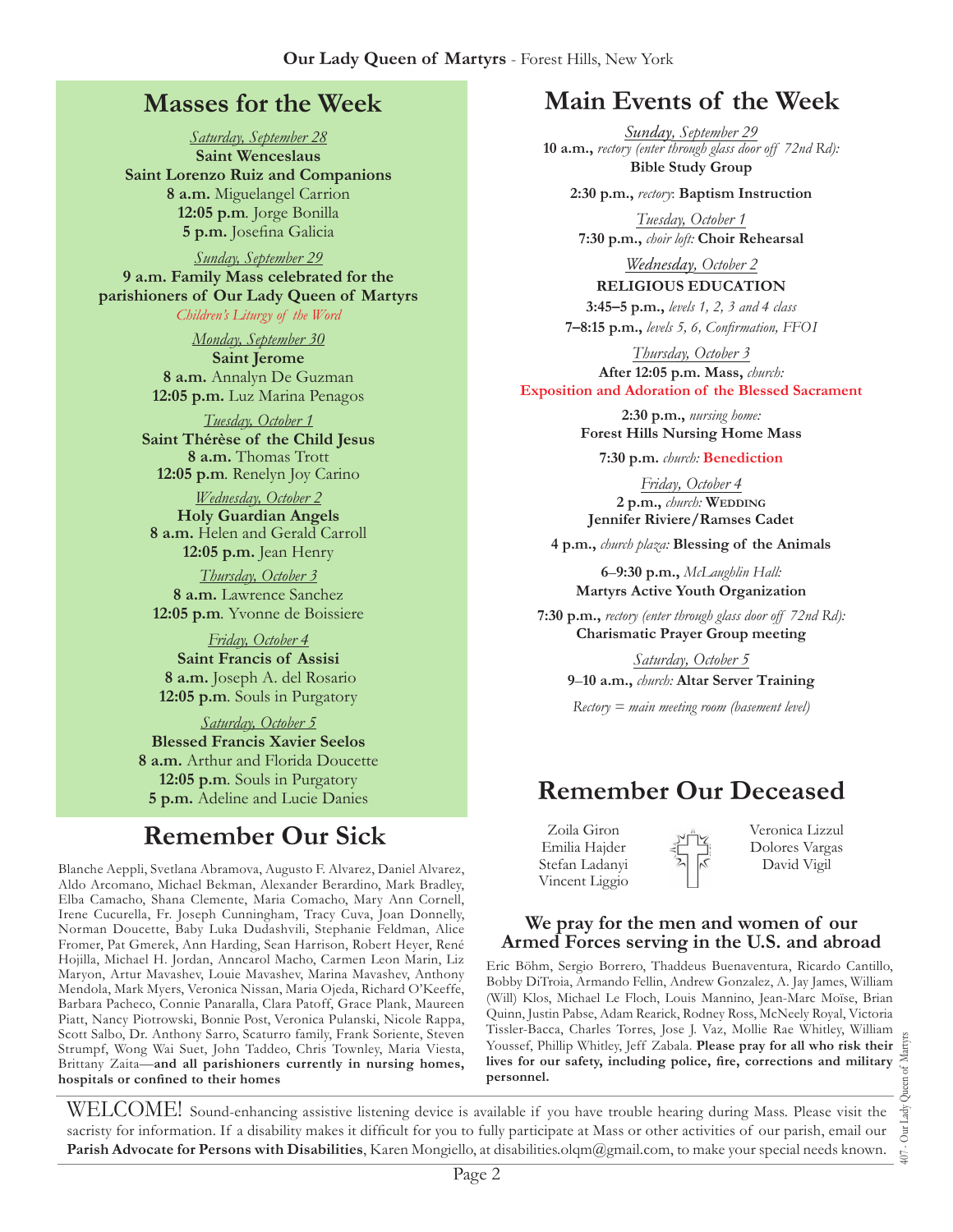# **Sunday Mass Assignments Order of Mass**

**SATURDAY, SEPTEMBER 28** 

*5 p.m. Celebrant:* Father Cunningham *Lectors:* Sandy Singh, Helen Errera *Leader of Song:* Jennifer Gliere *EMHCs:* Yorke Mizelle, Joseph Pollini

#### **SUNDAY, SEPTEMBER 29**

*9 a.m.* 

*Celebrant:* Father Passenant *Lectors:* Lenny Rodin, David Lee *Leader of Song:* Cheryl Manrique

*Children's Liturgy of the Word:* Emer Herity

*EMHCs:* Karen Nassauer, Frank Schaefer, Gerald Abes, Gina Warshaw

### *11:15 a.m.*

*Celebrant:* Bishop Sanchez *Lectors:* Johanna Fausto-DiDio *Leader of Song:* Paula Rocheleau Hernández *EMHCs:* Joe Cardenas, Alicia Cardenas, Jonathan Rodriguez

### *1 p.m.*

*Celebrant:* Father Cunningham

*Lectors:* Noila Johnson, Al Smith *Leader of Song:* Cheryl Manrique *EMHCs:* Maria de Jesus Aguirre, Ed Buhay, Bettyanne McDonough

*Members of the Altar Server Society at all Sunday Masses*

**Thank you to all those who serve as ushers**



*The feast day of St. Francis of Assisi, patron saint of animals, is a time to find joy in remembering that God created all living things! We will have our annual pet blessing in front of the church on Ascan Avenue on October 4th at 4 p.m. All leashed <i><u>or carrier-contained animals are welcome!</u>* 

**Twenty-sixth Sunday of Ordinary Time** 

*Cycle C—Choir Mass 11:15 a.m.* **ENTRANCE**

*Missal #537—*"All Creatures of Our God and King" **MASS PARTS:** Mass of Creation

> **FIRST READING** *Missal pg. 217—*Amos 6:1a, 4-7

**RESPONSORIAL PSALM**—Missal pg. 217

**SECOND READING** *Missal pgs. 217-218—*1 Timothy 6:11-16

**GOSPEL**

*Missal pg. 218—*Luke 16:19-31

**HOMILY**

**OFFERTORY** "Bless the Lord, O My Soul" *(M. Ippolitof-Ivanof)—Choir Missal* #619—You Gather in the Outcast"

**COMMUNION** "Ave Verum" *(E. Elgar)—Choir*  Organ Meditation *Missal #620—*"The Cry of the Poor"

**CLOSING HYMN** *Missal #382—*"Lord, You Give the Great Commission"

## **Second Collections**

›› Today's second collection is for the maintenance of the church grounds.

›› Sunday, October 6, the second collection will be for major repairs. There is also an envelope for the maintenance of the building that houses OLQM Catholic Academy.

›› Please use the blue envelope at any time to contribute to the Parish Endowment Fund or, at our Parish Giving portal, select Blue Envelope from the pull-down menu. Read more at ourladyqueenofmartyrs.org/blue-envelope.

# **March to Honor Mother Cabrini**

**Sunday, October 6th starting at 3 p.m. at Mother Cabrini Park** (41 President St., Brooklyn).

Saint Francis X. Cabrini—patron saint of immigrants ministered in our own diocese. Bishop DiMarzio will lead a procession through the streets she walked and celebrate Mass afterward, at 4 p.m., at Sacred Hearts–St. Stephen Church (125 Summit Street) for the intention of all immigrants All are welcome!

# **For Students and Parents: Catholic High School Open Houses on p. 6.**

NOTE: Sometimes late changes to schedules happen after our bulletin is printed on Tuesday. Thank you for understanding.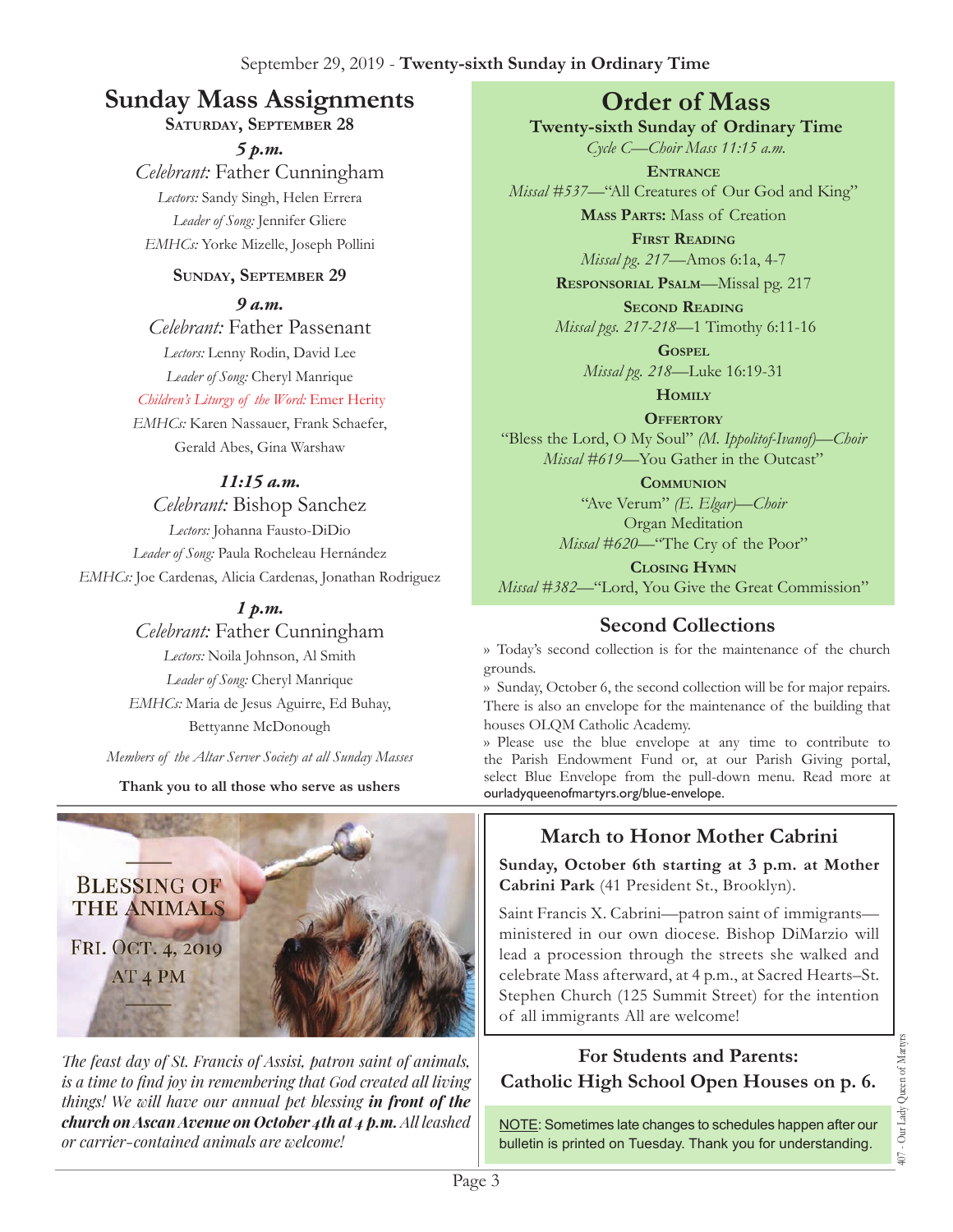#### **Bereavement Support Group Schedule**

We offer help and healing for the hurt of losing a loved one. Meetings are the first and third Mondays of the month-**October 7 & 21, November 4 & 18,** and **December 9** (one meeting)—from 7–9 p.m. in the rectory main meeting room. Call ahead to the rectory (718-268-6251) if interested in attending or email the group's facilitator, Commissioned Lay Pastoral Leader Yorke Mizelle, at ymizelle@nyc.rr.com.

\*\*\*\*

### **RCIA at OLQM Rite of Catholic Initiation for Adults**

RCIA is a journey of faith through the sacraments of Baptism, Eucharist and Confirmation for those age 18 and older. RCIA helps us to grow our Catholic family year after year! If you want to become a Catholic or are a baptized Catholic who needs to complete First Communion and/or Confirmation, RCIA is the answer. It is our privilege to help you become fully initiated into the Catholic Church. Please contact Veronica McCarthy at olqmrcia@gmail.com or call 718-268-6251, ext. 27. for additional information.

### **ANGEL LAYETTES**

Babies born to pro-life mothers are in need of clothing. Our rectory accepts donations of new layette items, sized newborn to nine months—sacques, booties, sweaters, hats, undershirts, blankets and other baby essentials—on behalf of the Bridge to Life. Please bring donations to our parish rectory or, for further information, call Ann at **718-261-9841** or Kay at **718-268-1375**.

# **PRAYER REQUESTS**

#### Be joyful in hope, patient in affliction, **faithful in prayer.**  Romans 12:12

Pastoral Care will be pleased to bring Communion to your homebound relatives and friends who are unable to attend Mass. Just fill out this form and drop it in the collection basket. Dennis Portelli, Pastoral Care Director, will contact them regarding receiving Communion at home and forward their name to our intercessory prayer group, who will pray with and for them and, if you like, visit with them.

Phone: \_\_\_\_\_\_\_\_\_\_\_\_\_\_\_\_\_\_\_\_\_\_\_\_\_\_\_\_\_\_\_\_\_\_\_\_

This prayer request is for:

Name:

# **From the OLQM Catholic Social Action Committee ~October is Respect for Life Month~**

A new reflection from the U.S. Catholic Bishops:

"Every individual, precisely by reason of the mystery of the Word of God who was made flesh (cf. Jn 1:14), is entrusted to the maternal care of the Church. Therefore every threat to human dignity and life must necessarily be felt in the Church's very heart; it cannot but affect her at the core of her faith in the Redemptive Incarnation of the Son of God, and engage her in her mission of proclaiming the Gospel of life in all the world and to every creature....

"Whatever insults human dignity, such as subhuman living conditions, arbitrary imprisonment, deportation, slavery, prostitution, the selling of women and children; as well as disgraceful working conditions, where people are treated as mere tools for profit, rather than as free and responsible persons; all these things and others like them are infamies indeed. They poison human society, and they do more harm to those who practise them than to those who suffer from the injury."

If you are interested in Catholic social teaching in action, please join us. Contact Bishop Sanchez or Father Passenant in person, by phone, or email them at the rectory (rectoryolqm $@$ aol.com). Also join us in the rectory at our next meeting. Dates and times will be announced in the bulletin and from the pulpit.

To learn more about the legislative issues that impact us as Catholics and how you can express your opinion to our elected officials, also sign up for "action alerts" from the New York State Catholic Conference. Go to:

**www.nyscatholic.org/nys-catholic-conference-action-center**

## **Save the Date: October 13 Living Rosary after 1PM Mass**

**Help Us Keep the Church Tidy.** Please do not leave religious mass-mailing items in the back of the church or the pamphlet stands. If these items are unwanted by the recipient, they can be respectfully disposed of in your home. Thank you.

#### **OLQM FALL FLING RAFFLE Chance to Win a Cash Prize & Support Your Parish!**

If you received raffle tickets in the mail, please turn them in soon. Tickets also on sale after Masses. \$20 each or five (5) chances for \$75. Purchase them for yourself or as gifts for family & friends for a chance to win one of thee cash prizes. Winning tickets will be drawn on October 13th. Proceeds will go toward church repairs planned for summer 2020.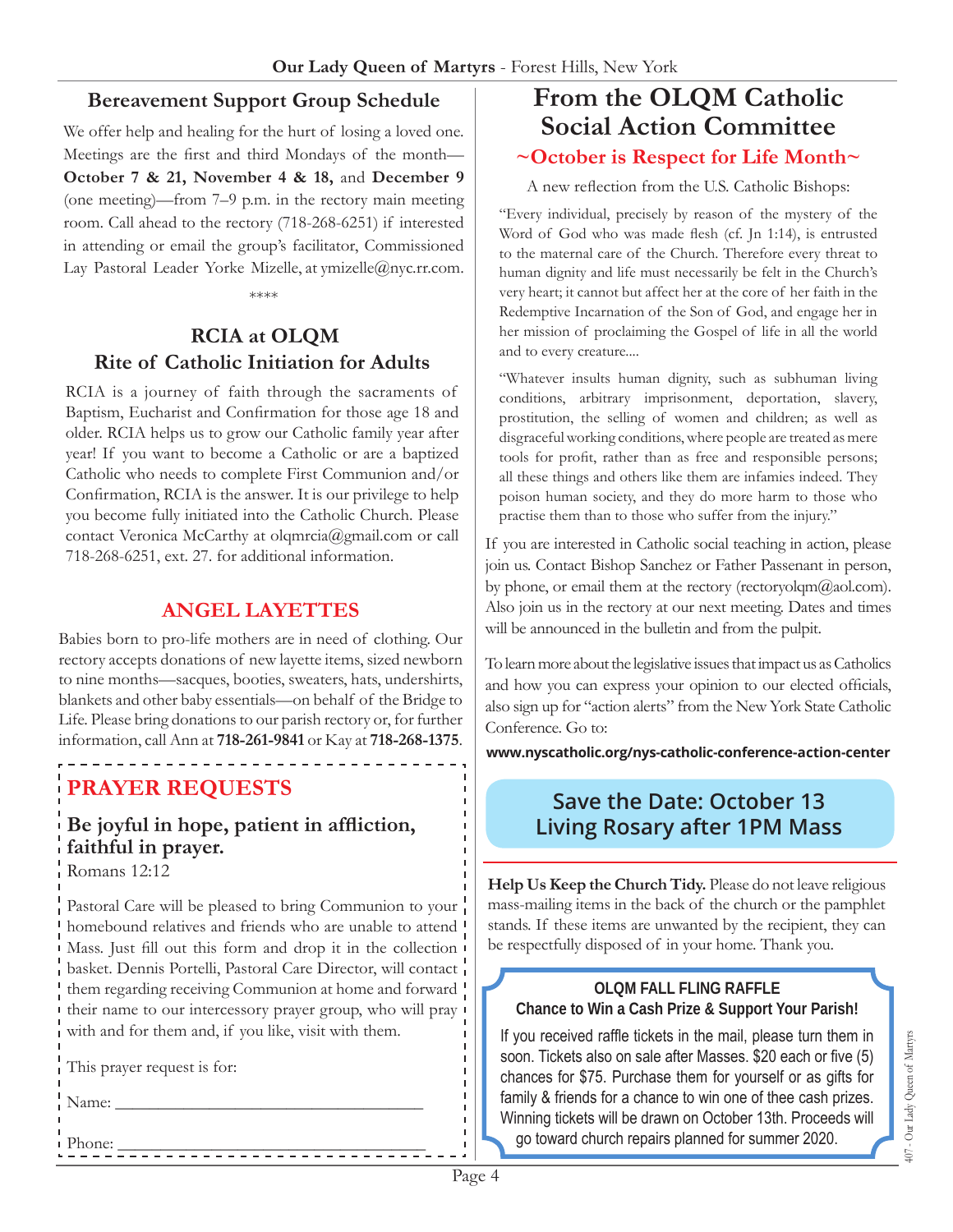# **Adult Catholic Education at OLQM**

Two different groups meet in our parish for adult Catholic education and faith sharing. The first group meets on Sunday morning at 10 a.m. in the rectory basement for Bible Study. Their current topic of discussion is the **Gospel of John**. If you would like to join them Sunday mornings, you can enter through the glass door at the back of rectory.

The second group is discussing the **Spiritual Exercises of St. Ignatius of Loyola**—a spiritual classic. You are invited to join this group of parishioners. For more information, call Bob or Melinda at 917-545-8049 or email bobmelinda@aol.com. Meetings will take place on six Monday evenings, beginning Monday, October 7.

# **Living and Leading by Faith**

**Call to Holiness: Four-part diocese-sponsored course on Tuesdays October 1, 8, 15 & 22 | 6:30–9 p.m. in the OLQM rectory.** Father Kevin Abels, Pastor of St. Sebastian's and former Vocations Director of the Diocese of Brooklyn, will lead this course designed to educate us in ways of fulfilling our call to holiness and helping others fulfill their call to holiness as well. It's open to anyone—parishioners, catechists, and teachers. Certification toward Evangelization and Discipleship available. Fee: \$25. Register online at www.bqonlineformation.org or contact Christine in the Office of Faith Formation at 718-965-7300 ext. 5416 or at cgeorgi@diobrook.org.

# **Worldwide Marriage Encounter Weekend**

Make your marriage the best it can be! The next weekend for married couples is November 8–10 at the Seminary of the Immaculate Conception in Huntington. Call Chuck and MaryJane at 877-NYS-WWME or head online to wwme.org for more information and an application. WWME weekends are designed to help you learn how to improve your communication with each other and discover the joy God has planned for your marriage.

# **October at OLQM Calendar**

*Always check the bulletin weekly for updates or late changes.*

**Blessing of Animals** Friday, October 4 at 4 p.m., outdoors in church plaza

**Altar Server Training** Saturdays, October 5, 12, 19, 26 at 9 a.m., in church

**Living Rosary**  Sunday, October 13 after 1 p.m. Mass, church plaza

#### **St. Jude Novena**

Sunday, October 20 to Monday, October 28, Sundays at 11:15 a.m. Mass, weekdays at 12:05 p.m. Mass

**Choir Sunday** Weekend October 26-27, all Masses

#### **All Saints Day Vigil Mass**

(Holy Day of Obligation) Thursday, October 31 at 7:30 p.m.; Holy Day Masses on Friday, November 1 at 8 a.m. & 12:05 p.m.



Sign up for Electronic Parish Giving It's a convenient, secure, and simple way to make your weekly offertory.

### **Weekly Collections**

|                                                                                                 | September 22 |
|-------------------------------------------------------------------------------------------------|--------------|
| Candle Offerings                                                                                | 1,650.00     |
| 1st Collection                                                                                  | 9,075.22     |
| 2nd Collection (Religious Ed Release Time)                                                      | 2,713.00     |
| Online Parish Giving                                                                            | 1,411.00     |
| Mail In                                                                                         | 350.00       |
| Catch-up Collection (3-week total)                                                              | 6,753.00     |
| <b>TOTAL</b>                                                                                    | 21,952.22    |
| Weekly Income Needs*                                                                            | 21,250.00    |
| Surplus/(Deficit)                                                                               | 702.22       |
| * American product would see monet church out onoon Figures are would to dTotals do not reflect |              |

Amount needed weekly to meet church expenses. Figures are unaudited.Totals do not reflect other income sources. Our goal is to cover parish expenses through higher first collections. This will ensure a fiscally sound position, without having to depend on less reliable income streams.

### **Special Collection**

Hurricane Dorian Relief (September 15) 1,635.00 *Note: Special collections taken throughout the year do not accrue to our parish* and are not included in the weekly collection total.

Please remember the Roman Catholic Church of Our Lady Queen of Martyrs in your will and estate planning. Contact Bishop Sanchez or Father Passenant at 718-268-6251

#### **BY EMAIL** Rectory Office:

**rectoryolqm@aol.com** Pastor's Office:

pastorolqm@aol.com Administrator's Office: admn.olqm@yahoo.com

**Bulletin Subjects:** olqmcomm@aol.com

OLQM Catholic Academy info@olqmca.org

Pastoral Care Office: dfport@gmail.com

Religious Education Office: olqmreled@gmail.com

RCIA Office: olqmrcia@gmail.com

Deacon Greg Kandra: dcngreg@gmail.com

Disabilities Advocate: disabilities.olqm@gmail.com

## **Contact Us**

**BY TELEPHONE** Rectory Office: **718-268-6251**

**Emergency** (last rites) 718-810-9788 (after office hours)

OLQM Catholic Academy: 718-263-2622

Religious Education Office: 718-263-0907

RCIA Office: 718-268-6251, ext. 27

OLQM Charity Outreach: 718-268-6251, ext. 43

#### **ONLINE**

Website: www.ourladyqueenofmartyrs.org

Facebook, Twitter and Instagram: @OLQMChurch

OLQM Catholic Academy: www.olqmca.org